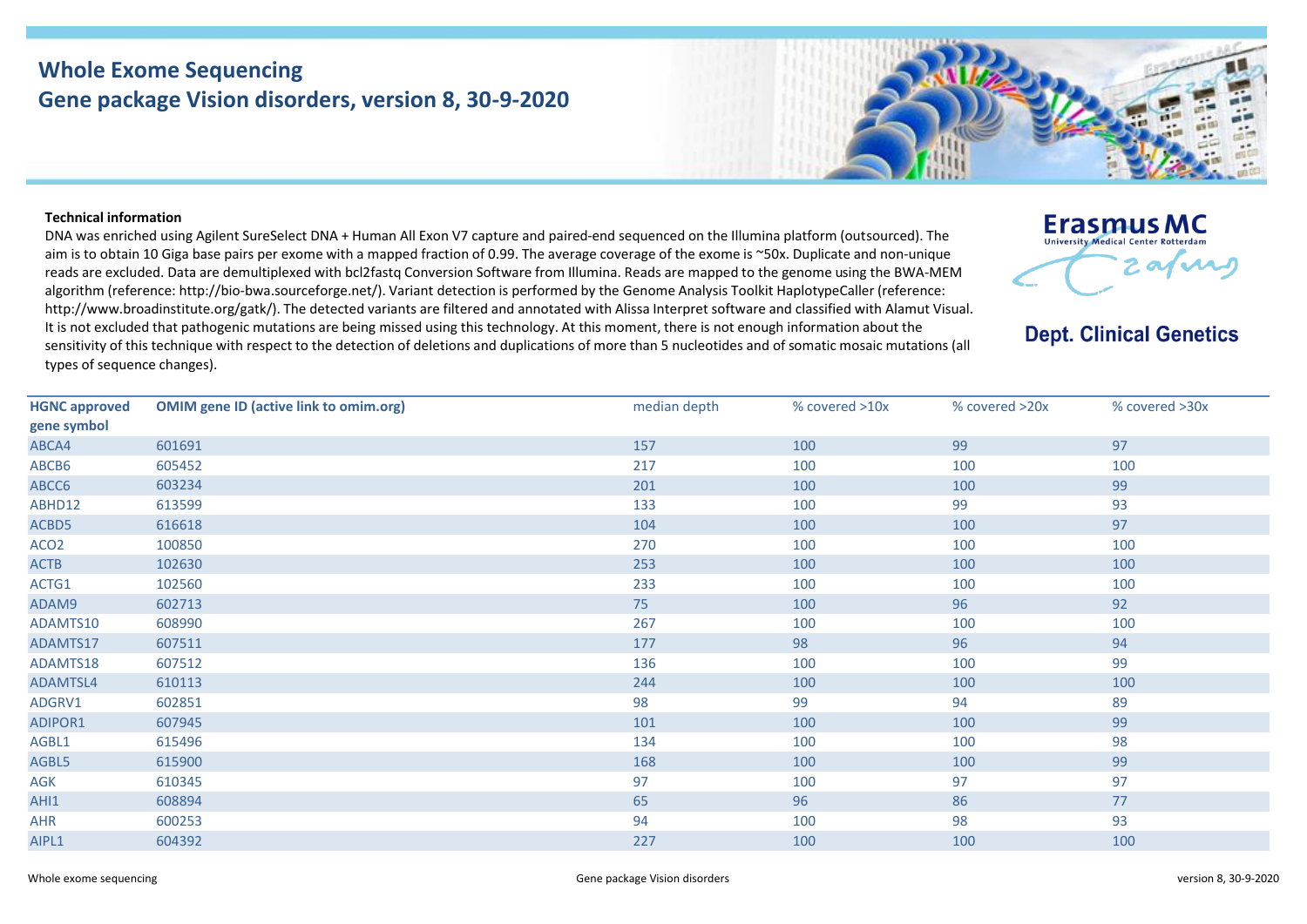| <b>HGNC approved</b> | <b>OMIM gene ID (active link to omim.org)</b> | median depth | % covered >10x | % covered >20x | % covered >30x |
|----------------------|-----------------------------------------------|--------------|----------------|----------------|----------------|
| gene symbol          |                                               |              |                |                |                |
| ALDH1A3              | 600463                                        | 129          | 100            | 100            | 99             |
| ALMS1                | 606844                                        | 116          | 100            | 99             | 96             |
| ALX3                 | 606014                                        | 202          | 100            | 98             | 96             |
| ANTXR1               | 606410                                        | 116          | 99             | 98             | 95             |
| AP3B1                | 603401                                        | 58           | 93             | 79             | 66             |
| AP3D1                | 607246                                        | 241          | 99             | 98             | 97             |
| ARHGEF18             | 616432                                        | 191          | 100            | 100            | 99             |
| ARL13B               | 608922                                        | 56           | 100            | $90\,$         | 72             |
| ARL2BP               | 615407                                        | 81           | 100            | 98             | 90             |
| ARL3                 | 604695                                        | 90           | 89             | 89             | 89             |
| ARL6                 | 608845                                        | 44           | 98             | 88             | 79             |
| ARMC9                | 617612                                        | 134          | 96             | 93             | 90             |
| ARR3                 | 301770                                        | 91           | 100            | 100            | 100            |
| ARSG                 | 610008                                        | 167          | 100            | 100            | 100            |
| <b>ASB10</b>         | 615054                                        | 345          | 100            | 100            | 100            |
| <b>ASPH</b>          | 600582                                        | 86           | 93             | 86             | 81             |
| ASRGL1               | 609212                                        | 115          | 100            | 100            | 98             |
| ATF6                 | 605537                                        | 70           | 99             | 93             | 85             |
| ATOH7                | 609875                                        | 231          | 100            | 100            | 100            |
| ATP1A3               | 182350                                        | 221          | 100            | 100            | 100            |
| <b>B3GLCT</b>        | 610308                                        | 64           | 97             | 84             | 73             |
| <b>B9D1</b>          | 614144                                        | 285          | 100            | 100            | 100            |
| <b>B9D2</b>          | 611951                                        | 336          | 100            | 100            | 100            |
| BBIP1                | 613605                                        | 79           | 100            | 99             | 92             |
| BBS1                 | 209901                                        | 225          | 100            | 100            | 100            |
| <b>BBS10</b>         | 610148                                        | 100          | 100            | 100            | 99             |
| <b>BBS12</b>         | 610683                                        | 118          | 100            | 100            | 98             |
| BBS2                 | 606151                                        | 117          | 100            | 99             | 94             |
| BBS4                 | 600374                                        | 100          | 100            | 100            | 93             |
| BBS5                 | 603650                                        | 52           | 91             | 66             | 47             |
| BBS7                 | 607590                                        | 68           | 95             | 82             | 75             |
| BBS9                 | 607968                                        | 73           | 99             | 94             | 88             |
| <b>BCOR</b>          | 300485                                        | 120          | 100            | 100            | 98             |
| BEST1                | 607854                                        | 214          | 100            | 100            | 100            |
| BFSP1                | 603307                                        | 138          | 100            | 100            | 100            |
| BFSP2                | 603212                                        | 268          | 100            | 100            | 100            |
| BLOC1S3              | 609762                                        | 141          | 100            | 100            | 100            |
| BLOC1S6              | 604310                                        | 65           | 100            | 78             | 57             |
| BMP4                 | 112262                                        | 224          | 100            | 100            | 100            |
| BMP7                 | 112267                                        | 279          | 100            | 100            | 100            |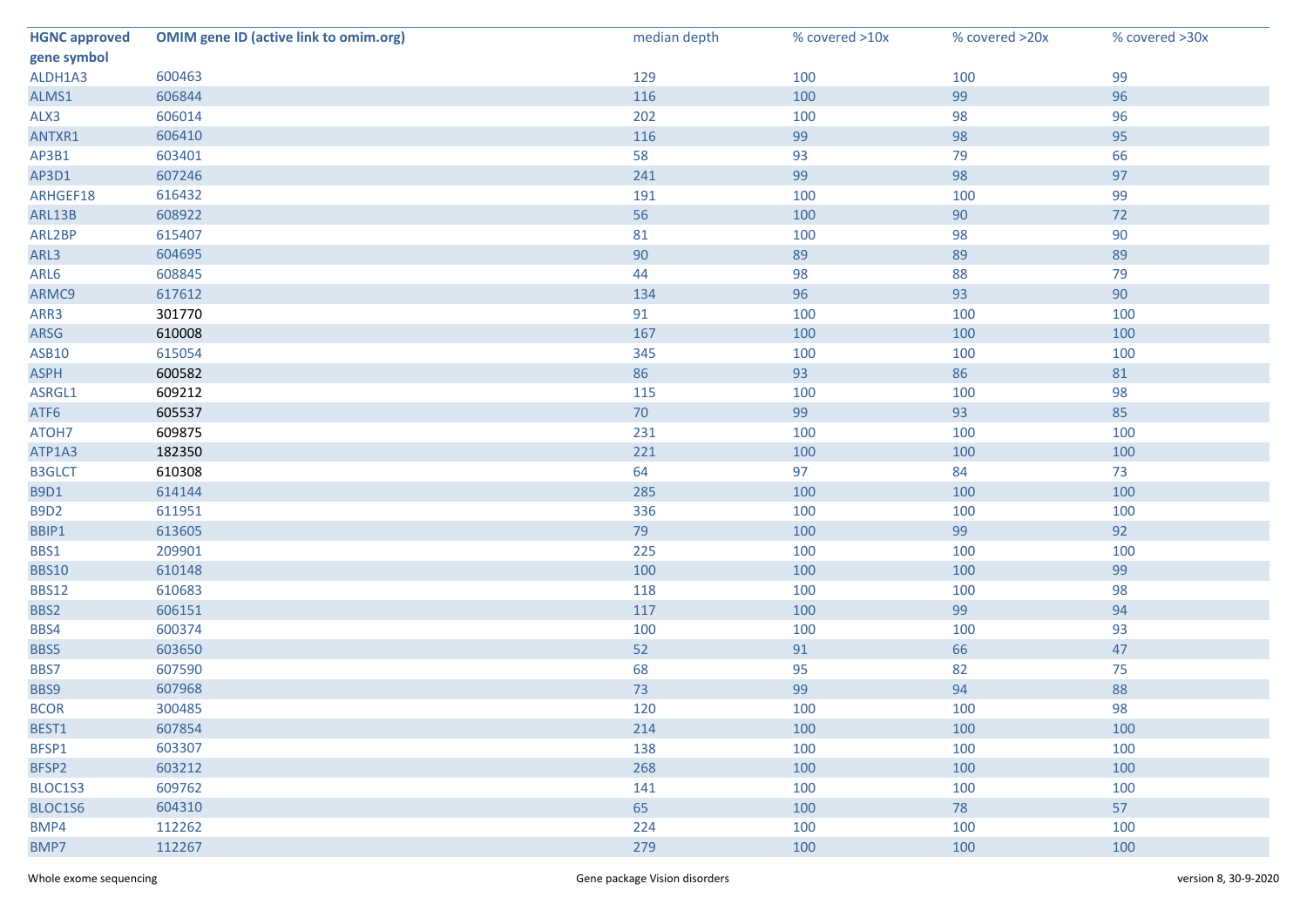| <b>HGNC approved</b> | <b>OMIM gene ID (active link to omim.org)</b> | median depth | % covered >10x | % covered >20x | % covered >30x |
|----------------------|-----------------------------------------------|--------------|----------------|----------------|----------------|
| gene symbol          |                                               |              |                |                |                |
| <b>BSG</b>           | 109480                                        | 228          | 100            | 100            | 100            |
| C12orf57             | 615140                                        | 308          | 100            | 100            | 100            |
| C19orf12             | 614297                                        | 235          | 100            | 100            | 100            |
| C1QTNF5              | 608752                                        | 352          | 100            | 100            | 100            |
| C <sub>3</sub>       | 120700                                        | 210          | 100            | 100            | 100            |
| C8orf37              | 614477                                        | 124          | 100            | 93             | 85             |
| CA4                  | 114760                                        | 236          | 100            | 100            | 100            |
| CABP4                | 608965                                        | 258          | 100            | 100            | 100            |
| CACNA1F              | 300110                                        | 121          | 100            | 100            | 99             |
| CACNA2D4             | 608171                                        | 207          | 100            | 100            | 100            |
| CAPN5                | 602537                                        | 227          | 100            | 100            | 100            |
| CC2D2A               | 612013                                        | 88           | 98             | 93             | 86             |
| CCT <sub>2</sub>     | 605139                                        | $71$         | 98             | 86             | 84             |
| CDH <sub>23</sub>    | 605516                                        | 257          | 100            | 100            | 100            |
| CDH <sub>3</sub>     | 114021                                        | 173          | 100            | 100            | 100            |
| CDHR1                | 609502                                        | 176          | 100            | 100            | 100            |
| <b>CEP104</b>        | 616690                                        | 94           | 100            | 99             | 95             |
| <b>CEP120</b>        | 613446                                        | 84           | 99             | 94             | 89             |
| <b>CEP164</b>        | 614848                                        | 149          | 100            | 100            | 100            |
| <b>CEP250</b>        | 609689                                        | 157          | 100            | 100            | 99             |
| <b>CEP290</b>        | 610142                                        | 35           | 74             | 58             | 45             |
| <b>CEP41</b>         | 610523                                        | 83           | 100            | 94             | 91             |
| CEP78                | 617110                                        | 67           | 98             | 95             | 88             |
| CEP83                | 615847                                        | 35           | 83             | 64             | 46             |
| <b>CERKL</b>         | 608381                                        | 82           | 100            | 94             | 81             |
| <b>CFAP410</b>       | 603191                                        | 250          | 100            | 100            | 100            |
| CFB                  | 138470                                        | 158          | 100            | 100            | 100            |
| <b>CFH</b>           | 134370                                        | 78           | 95             | 89             | 81             |
| <b>CFI</b>           | 217030                                        | 78           | 96             | 92             | 89             |
| CHD7                 | 608892                                        | 167          | 100            | 99             | 97             |
| <b>CHM</b>           | 300390                                        | 47           | 87             | 79             | 69             |
| CHMP4B               | 610897                                        | 116          | 100            | 100            | 100            |
| CHRDL1               | 300350                                        | 73           | 100            | 98             | 90             |
| CHST6                | 605294                                        | 533          | 100            | 100            | 100            |
| CIB <sub>2</sub>     | 605564                                        | 185          | 100            | 100            | 100            |
| CISD <sub>2</sub>    | 611507                                        | 97           | 76             | 76             | 76             |
| CLCC1                | 617539                                        | 82           | 97             | 89             | 83             |
| CLDN19               | 610036                                        | 369          | 100            | 100            | 100            |
| CLN <sub>3</sub>     | 607042                                        | 211          | 100            | 100            | 100            |
| CLN5                 | 608102                                        | 113          | 100            | 93             | 89             |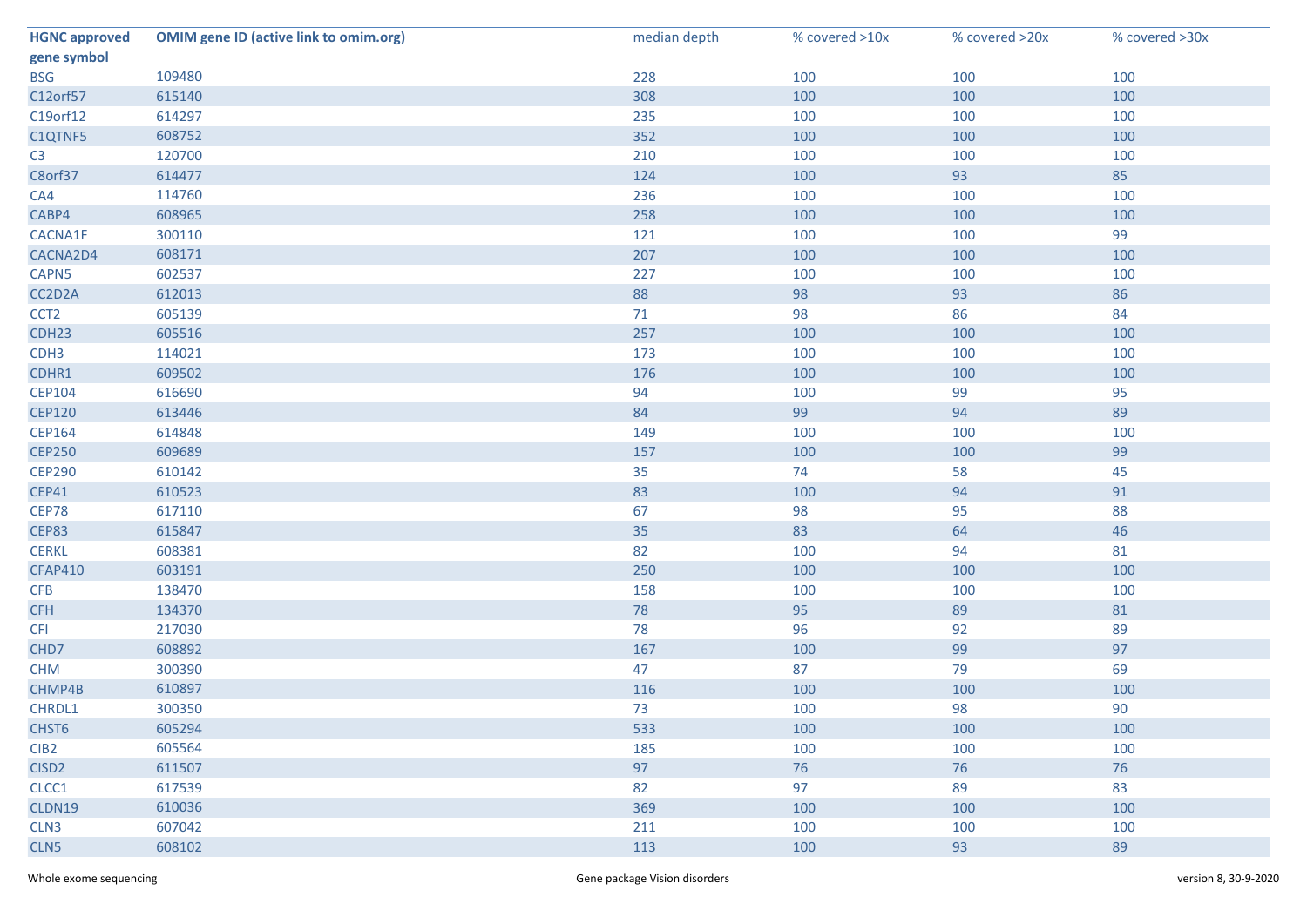| <b>HGNC approved</b> | <b>OMIM gene ID (active link to omim.org)</b> | median depth | % covered >10x | % covered >20x | % covered >30x |
|----------------------|-----------------------------------------------|--------------|----------------|----------------|----------------|
| gene symbol          |                                               |              |                |                |                |
| CLN6                 | 606725                                        | 264          | 100            | 100            | 100            |
| CLN8                 | 607837                                        | 195          | 100            | 100            | 100            |
| CLRN1                | 606397                                        | 92           | 100            | 96             | 92             |
| CLUAP1               | 616787                                        | 73           | 100            | 91             | 79             |
| CNGA1                | 123825                                        | 76           | 96             | 89             | 81             |
| CNGA3                | 600053                                        | 183          | 100            | 100            | 100            |
| CNGB1                | 600724                                        | 133          | 100            | 100            | 98             |
| CNGB3                | 605080                                        | 83           | 97             | 91             | 86             |
| CNNM4                | 607805                                        | 260          | 100            | 100            | 99             |
| <b>COL11A1</b>       | 120280                                        | 86           | 99             | 95             | 89             |
| <b>COL11A2</b>       | 120290                                        | 186          | 100            | 100            | 99             |
| <b>COL18A1</b>       | 120328                                        | 247          | 100            | 100            | 100            |
| <b>COL25A1</b>       | 610004                                        | 105          | 99             | 97             | 94             |
| COL2A1               | 120140                                        | 203          | 100            | 100            | 99             |
| COL8A2               | 120252                                        | 153          | 100            | 100            | 100            |
| COL9A1               | 120210                                        | 99           | 100            | 98             | 96             |
| COL9A2               | 120260                                        | 153          | 100            | 100            | 100            |
| COL9A3               | 120270                                        | 185          | 100            | 100            | 100            |
| CPAMD8               | 608841                                        | 180          | 100            | 99             | 98             |
| CPLANE1              | 614571                                        | 75           | 97             | 93             | 86             |
| CPSF1                | 606027                                        | 282          | 100            | 99             | 99             |
| CRB1                 | 604210                                        | 214          | 100            | 100            | 100            |
| <b>CRX</b>           | 602225                                        | 158          | 100            | 100            | 100            |
| <b>CRYAA</b>         | 123580                                        | 511          | 100            | 100            | 100            |
| <b>CRYAB</b>         | 123590                                        | 160          | 100            | 100            | 100            |
| CRYBA1               | 123610                                        | 123          | 100            | 100            | 100            |
| CRYBA2               | 600836                                        | 158          | 100            | 100            | 100            |
| CRYBA4               | 123631                                        | 170          | 100            | 100            | 100            |
| CRYBB1               | 600929                                        | 315          | 100            | 100            | 100            |
| CRYBB2               | 123620                                        | 282          | 100            | 100            | 100            |
| CRYBB3               | 123630                                        | 274          | 100            | 100            | 100            |
| <b>CRYGB</b>         | 123670                                        | 138          | 100            | 100            | 100            |
| <b>CRYGC</b>         | 123680                                        | 201          | 100            | 100            | 100            |
| <b>CRYGD</b>         | 123690                                        | 258          | 100            | 100            | 100            |
| <b>CRYGS</b>         | 123730                                        | 304          | 100            | 100            | 100            |
| CSPP1                | 611654                                        | 68           | 99             | 91             | 80             |
| CTDP1                | 604927                                        | 173          | 100            | 100            | 100            |
| CTNNA1               | 116805                                        | 109          | 100            | 100            | 97             |
| CTNND1               | 601045                                        | 149          | 100            | 99             | 95             |
| <b>CTSD</b>          | 116840                                        | 278          | 100            | 100            | 100            |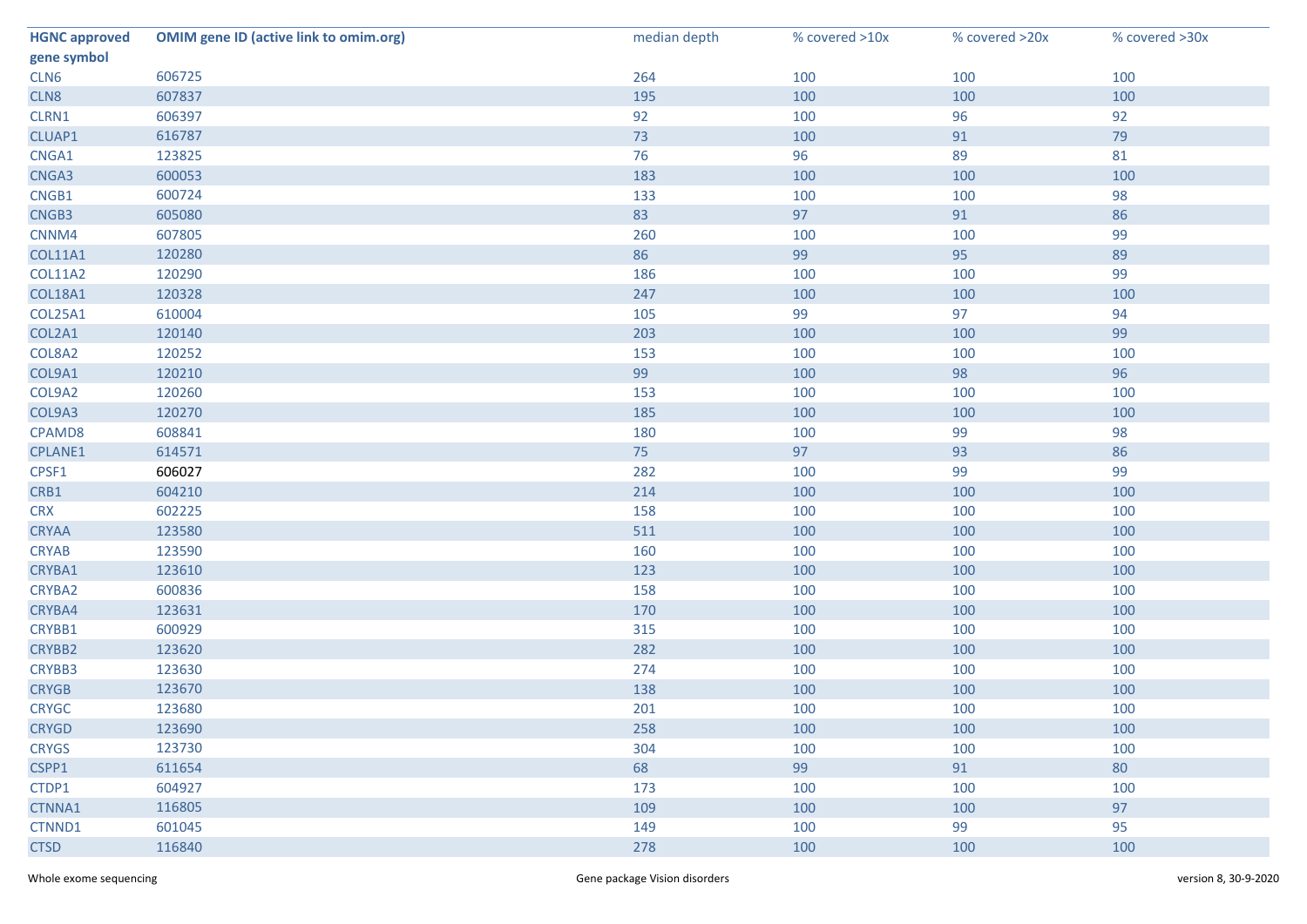| <b>HGNC approved</b> | <b>OMIM gene ID (active link to omim.org)</b> | median depth | % covered >10x | % covered >20x | % covered >30x |
|----------------------|-----------------------------------------------|--------------|----------------|----------------|----------------|
| gene symbol          |                                               |              |                |                |                |
| <b>CTSH</b>          | 116820                                        | 149          | 100            | 100            | 96             |
| CWC27                | 617170                                        | 46           | 83             | 76             | 59             |
| CYP1B1               | 601771                                        | 364          | 100            | 100            | 100            |
| CYP4V2               | 608614                                        | 105          | 98             | 93             | 88             |
| <b>DCN</b>           | 125255                                        | 113          | 100            | 100            | 100            |
| <b>DHDDS</b>         | 608172                                        | 146          | 100            | 100            | 100            |
| DHX38                | 605584                                        | 194          | 100            | 100            | 99             |
| DKC1                 | 300126                                        | 73           | 100            | 93             | 88             |
| DNM1L                | 603850                                        | 61           | 99             | 92             | 82             |
| <b>DNMBP</b>         | 611282                                        | 152          | 100            | 100            | 99             |
| <b>DPYD</b>          | 612779                                        | 73           | 94             | 92             | 86             |
| DRAM2                | 613360                                        | 61           | 100            | 100            | 96             |
| DTHD1                | 616979                                        | 80           | 100            | 97             | 93             |
| DTNBP1               | 607145                                        | 130          | 100            | 91             | 86             |
| EFEMP1               | 601548                                        | 125          | 100            | 100            | 98             |
| ELOVL1               | 611813                                        | 118          | 100            | 100            | 100            |
| ELOVL4               | 605512                                        | 98           | 98             | 89             | 81             |
| ELP4                 | 606985                                        | 87           | 93             | 80             | 69             |
| EMC1                 | 616846                                        | 147          | 100            | 100            | 99             |
| EPG5                 | 615068                                        | 106          | 100            | 99             | 98             |
| EPHA2                | 176946                                        | 284          | 100            | 100            | 100            |
| EXOSC2               | 602238                                        | 107          | 100            | 100            | 100            |
| EYA1                 | 601653                                        | 111          | 95             | 95             | 89             |
| <b>EYS</b>           | 612424                                        | 89           | 100            | 96             | 91             |
| FA2H                 | 611026                                        | 182          | 100            | 100            | 100            |
| <b>FAM161A</b>       | 613596                                        | 73           | 98             | 90             | 84             |
| FBN1                 | 134797                                        | 141          | 100            | 100            | 99             |
| FBN <sub>2</sub>     | 612570                                        | 139          | 100            | 100            | 99             |
| FLVCR1               | 609144                                        | 132          | 100            | 95             | 85             |
| FOXC1                | 601090                                        | 137          | 100            | 96             | 93             |
| FOXE3                | 601094                                        | 100          | 93             | 83             | 82             |
| FOXL <sub>2</sub>    | 605597                                        | 274          | 100            | 100            | 100            |
| FRAS1                | 607830                                        | 141          | 100            | 99             | 99             |
| FREM1                | 608944                                        | 123          | 100            | 99             | 96             |
| FREM2                | 608945                                        | 189          | 100            | 100            | 99             |
| FRMD7                | 300628                                        | 80           | 100            | 99             | 93             |
| FSCN <sub>2</sub>    | 607643                                        | 333          | 100            | 100            | 100            |
| FTL.                 | 134790                                        | 188          | 100            | 100            | 100            |
| FYCO1                | 607182                                        | 166          | 100            | 100            | 100            |
| FZD4                 | 604579                                        | 175          | 100            | 100            | 100            |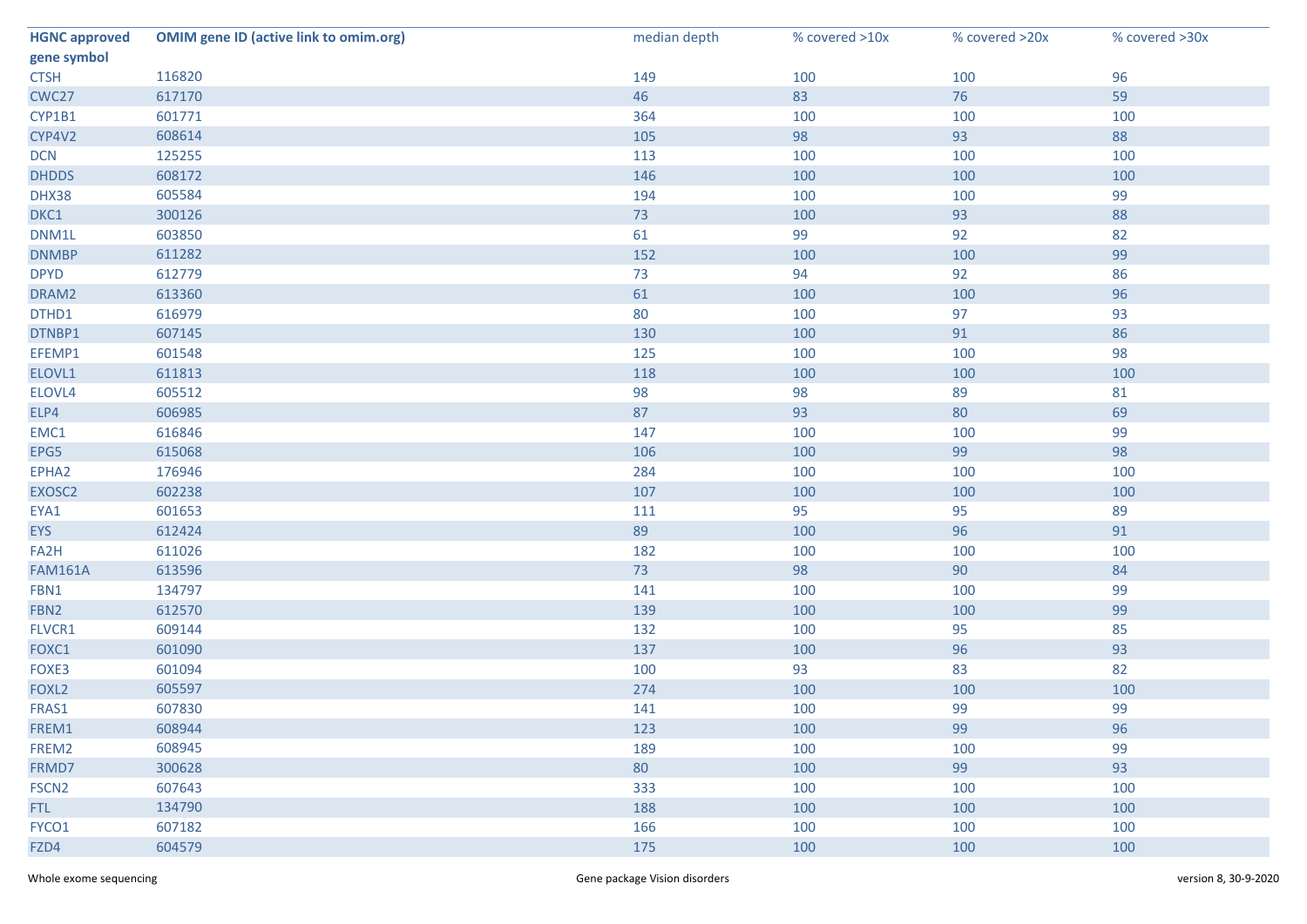| <b>HGNC approved</b> | <b>OMIM gene ID (active link to omim.org)</b> | median depth | % covered >10x | % covered >20x | % covered >30x |
|----------------------|-----------------------------------------------|--------------|----------------|----------------|----------------|
| gene symbol          |                                               |              |                |                |                |
| GALK1                | 604313                                        | 319          | 100            | 100            | 100            |
| <b>GALM</b>          | 137030                                        | 134          | 100            | 100            | 98             |
| <b>GALT</b>          | 606999                                        | 231          | 100            | 100            | 100            |
| GCNT2                | 600429                                        | 149          | 100            | 100            | 100            |
| GDF3                 | 606522                                        | 173          | 100            | 100            | 100            |
| GDF6                 | 601147                                        | 147          | 100            | 100            | 100            |
| <b>GFER</b>          | 600924                                        | 168          | 100            | 100            | 100            |
| GJA1                 | 121014                                        | 143          | 100            | 100            | 100            |
| GJA3                 | 121015                                        | 267          | 100            | 100            | 100            |
| GJA8                 | 600897                                        | 207          | 100            | 100            | 100            |
| GLI <sub>2</sub>     | 165230                                        | 260          | 100            | 100            | 100            |
| GLIS2                | 608539                                        | 245          | 100            | 100            | 100            |
| GNAT1                | 139330                                        | 336          | 100            | 100            | 100            |
| GNAT2                | 139340                                        | 125          | 100            | 100            | 100            |
| GNB3                 | 139130                                        | 199          | 100            | 100            | 100            |
| <b>GNPTG</b>         | 607838                                        | 302          | 100            | 100            | 100            |
| <b>GPR143</b>        | 300808                                        | 111          | 100            | 100            | 99             |
| <b>GPR179</b>        | 614515                                        | 401          | 100            | 100            | 100            |
| <b>GRASP</b>         | 612027                                        | 135          | 98             | 95             | 92             |
| GRHL2                | 608576                                        | 120          | 100            | 100            | 98             |
| GRIP1                | 604597                                        | 117          | 100            | 100            | 98             |
| GRK1                 | 180381                                        | 270          | 100            | 100            | 100            |
| GRM6                 | 604096                                        | 285          | 100            | 98             | 96             |
| <b>GRN</b>           | 138945                                        | 336          | 100            | 100            | 100            |
| <b>GSN</b>           | 137350                                        | 201          | 100            | 100            | 100            |
| GUCA1A               | 600364                                        | 216          | 100            | 100            | 100            |
| GUCA1B               | 602275                                        | 122          | 100            | 100            | 99             |
| GUCY2D               | 600179                                        | 218          | 100            | 100            | 100            |
| HARS1                | 142810                                        | 163          | 100            | 100            | 100            |
| <b>HCCS</b>          | 300056                                        | 64           | 100            | 98             | 90             |
| <b>HGSNAT</b>        | 610453                                        | 93           | 99             | 94             | 92             |
| HK1                  | 142600                                        | 158          | 100            | 100            | 99             |
| HMGB3                | 300193                                        | 47           | 100            | 100            | 89             |
| HMX1                 | 142992                                        | 94           | 100            | 100            | 100            |
| HPS1                 | 604982                                        | 250          | 100            | 100            | 100            |
| HPS3                 | 606118                                        | 92           | 97             | 91             | 85             |
| HPS4                 | 606682                                        | 365          | 100            | 99             | 98             |
| HPS5                 | 607521                                        | 85           | 100            | 97             | 91             |
| HPS6                 | 607522                                        | 246          | 100            | 100            | 100            |
| HSF4                 | 602438                                        | 224          | 100            | 100            | 100            |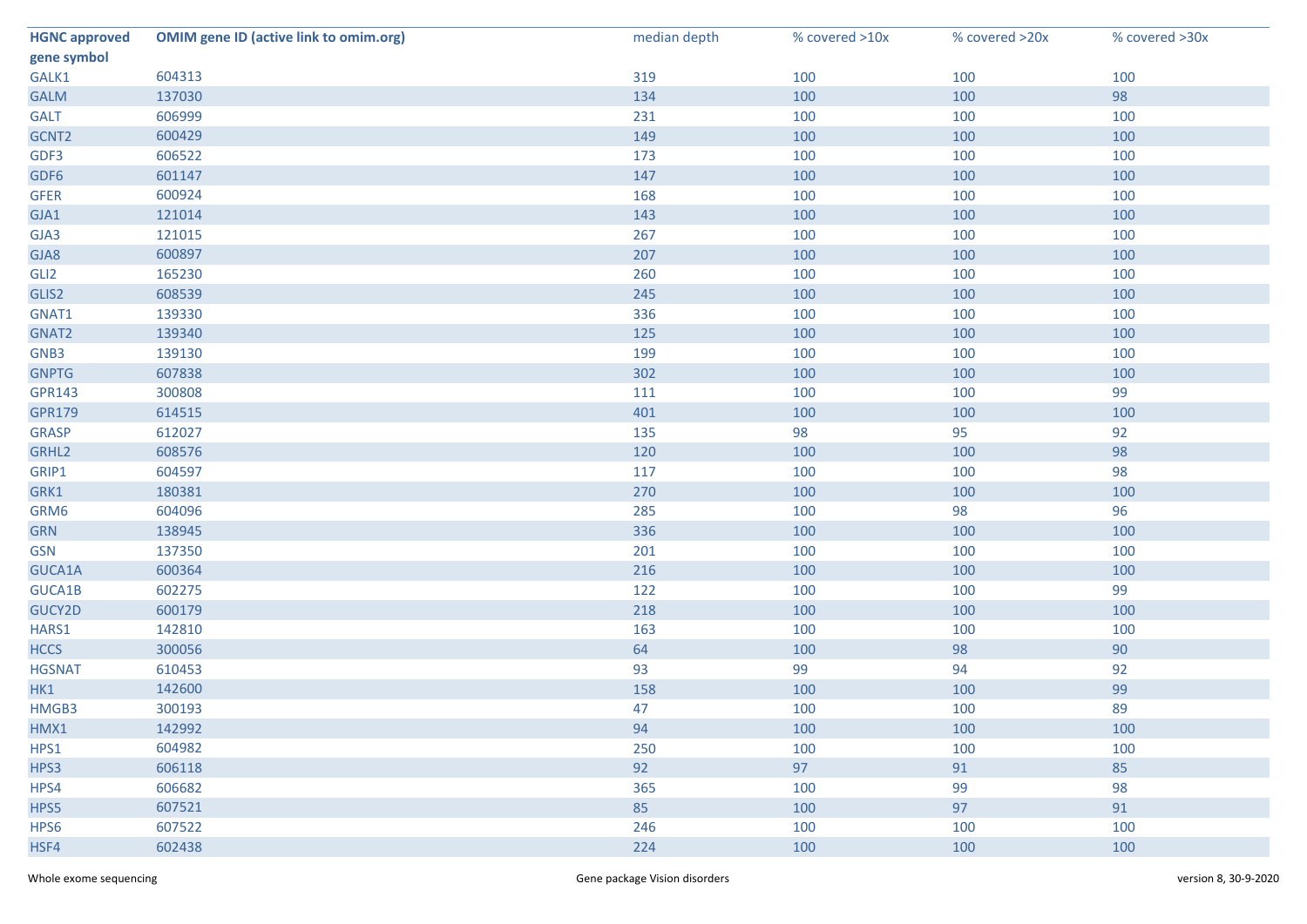| <b>HGNC approved</b> | <b>OMIM gene ID (active link to omim.org)</b> | median depth | % covered >10x | % covered >20x | % covered >30x |
|----------------------|-----------------------------------------------|--------------|----------------|----------------|----------------|
| gene symbol          |                                               |              |                |                |                |
| IDH3A                | 601149                                        | 117          | 99             | 95             | 91             |
| IDH3B                | 604526                                        | 244          | 100            | 100            | 100            |
| <b>IFT140</b>        | 614620                                        | 199          | 100            | 100            | 100            |
| <b>IFT172</b>        | 607386                                        | 143          | 100            | 100            | 98             |
| IFT27                | 615870                                        | 101          | 100            | 100            | 99             |
| IFT43                | 614068                                        | 133          | 100            | 100            | 100            |
| IFT74                | 608040                                        | 31           | 84             | 52             | 36             |
| IFT81                | 605489                                        | 37           | 96             | 78             | 54             |
| IGBP1                | 300139                                        | 86           | 100            | 98             | 89             |
| IMPDH1               | 146690                                        | 255          | 100            | 100            | 100            |
| IMPG1                | 602870                                        | 92           | 93             | 85             | 83             |
| IMPG2                | 607056                                        | 106          | 99             | 97             | 94             |
| <b>INPP5E</b>        | 613037                                        | 259          | 100            | 100            | 100            |
| <b>INVS</b>          | 243305                                        | 123          | 100            | 99             | 97             |
| <b>IPO13</b>         | 610411                                        | 200          | 100            | 100            | 98             |
| IQCB1                | 609237                                        | 75           | 100            | 99             | 88             |
| JAM3                 | 606871                                        | 129          | 100            | 100            | 100            |
| KCNJ13               | 603208                                        | 143          | 100            | 100            | 100            |
| KCNV2                | 607604                                        | 268          | 100            | 100            | 100            |
| <b>KERA</b>          | 603288                                        | 118          | 100            | 100            | 100            |
| <b>KIAA0556</b>      | 616650                                        | 181          | 100            | 100            | 100            |
| <b>KIAA0586</b>      | 610178                                        | 62           | 96             | 86             | 75             |
| <b>KIAA1549</b>      | 613344                                        | 173          | 98             | 97             | 96             |
| KIF11                | 148760                                        | 46           | 95             | 80             | 64             |
| KIF21A               | 608283                                        | 69           | 97             | 91             | 83             |
| KIF7                 | 611254                                        | 224          | 100            | 100            | 98             |
| KIZ                  | 615757                                        | 79           | 98             | 91             | 85             |
| KLHL7                | 611119                                        | 89           | 100            | 97             | 88             |
| <b>KRT12</b>         | 601687                                        | 143          | 100            | 100            | 100            |
| KRT3                 | 148043                                        | 154          | 100            | 100            | 99             |
| LAMA1                | 150320                                        | 140          | 100            | 99             | 98             |
| LAMB <sub>2</sub>    | 150325                                        | 282          | 100            | 100            | 100            |
| LCA5                 | 611408                                        | 64           | 95             | 94             | 88             |
| <b>LCAT</b>          | 606967                                        | 392          | 100            | 100            | 100            |
| LEMD <sub>2</sub>    | 616312                                        | 134          | 100            | 100            | 99             |
| LIM2                 | 154045                                        | 298          | 100            | 100            | 100            |
| LOXL3                | 607163                                        | 234          | 100            | 100            | 100            |
| LRAT                 | 604863                                        | 260          | 100            | 100            | 100            |
| LRIT3                | 615004                                        | 173          | 100            | 100            | 100            |
| <b>LRMDA</b>         | 614537                                        | 148          | 100            | 100            | 100            |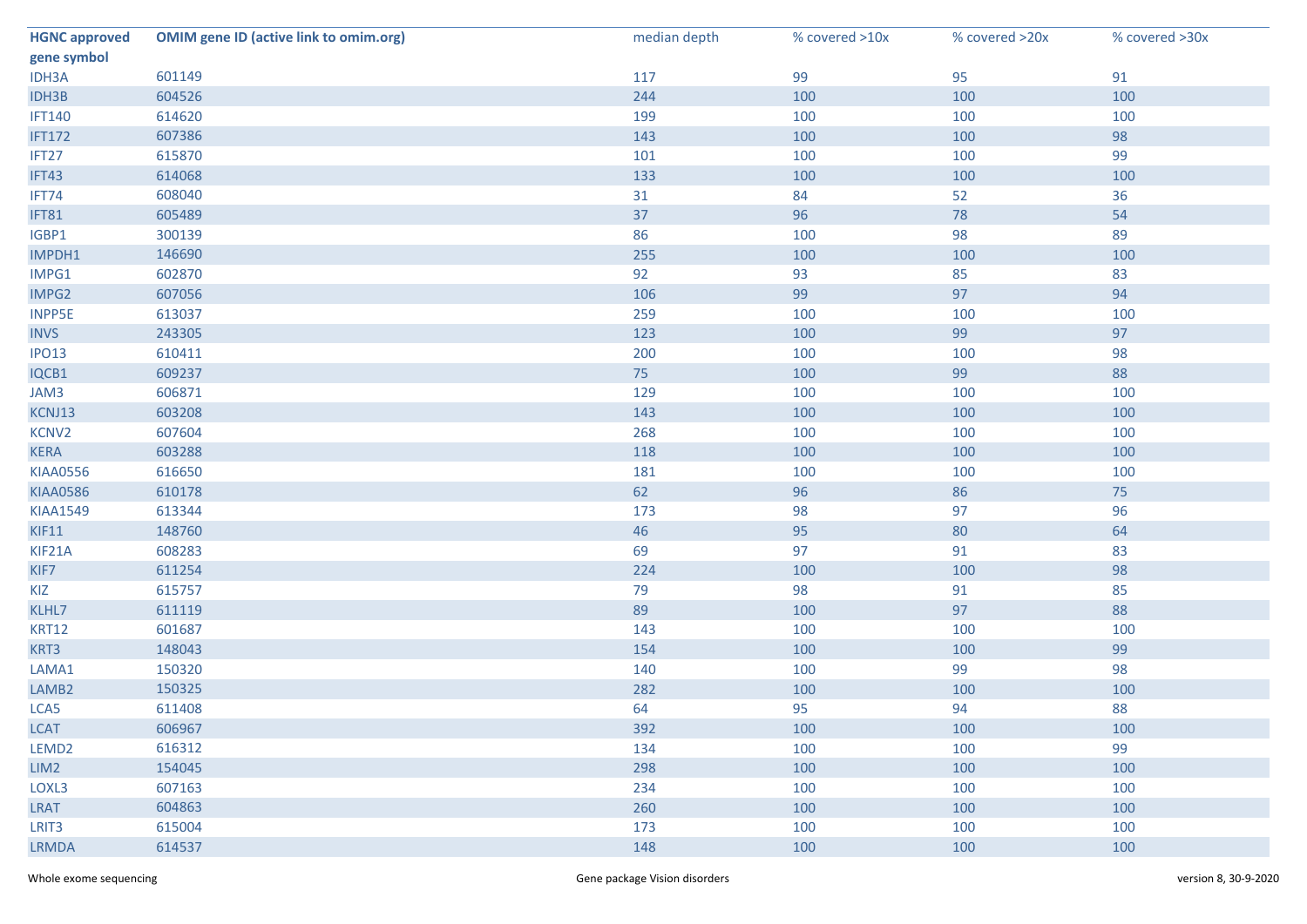| <b>HGNC approved</b> | <b>OMIM gene ID (active link to omim.org)</b> | median depth     | % covered >10x | % covered >20x | % covered >30x |
|----------------------|-----------------------------------------------|------------------|----------------|----------------|----------------|
| gene symbol          |                                               |                  |                |                |                |
| LRP2                 | 600073                                        | 118              | 100            | 99             | 97             |
| LRP5                 | 603506                                        | 325              | 98             | 98             | 98             |
| LRPAP1               | 104225                                        | 173              | 100            | 100            | 99             |
| <b>LSS</b>           | 600909                                        | 205              | 100            | 100            | 100            |
| LTBP2                | 602091                                        | 241              | 100            | 100            | 100            |
| <b>LYST</b>          | 606897                                        | 87               | 97             | 92             | 89             |
| LZTFL1               | 606568                                        | 43               | 84             | 76             | 70             |
| <b>MAB21L2</b>       | 604357                                        | 511              | 100            | 100            | 100            |
| <b>MAF</b>           | 177075                                        | 206              | 89             | 85             | 82             |
| <b>MAK</b>           | 154235                                        | 81               | 94             | 92             | 88             |
| <b>МАРКАРКЗ</b>      | 602130                                        | 174              | 100            | 100            | 100            |
| <b>MERTK</b>         | 604705                                        | 123              | 100            | 100            | 96             |
| MFN <sub>2</sub>     | 608507                                        | 182              | 100            | 100            | 100            |
| <b>MFRP</b>          | 606227                                        | 212              | 100            | 100            | 100            |
| MFSD8                | 611124                                        | 82               | 99             | 93             | 83             |
| <b>MIP</b>           | 154050                                        | 203              | 100            | 100            | 100            |
| <b>MIR184</b>        | 613146                                        | No coverage data |                |                |                |
| <b>MIR204</b>        | 610942                                        | No coverage data |                |                |                |
| <b>MITF</b>          | 156845                                        | 119              | 100            | 100            | 93             |
| <b>MKKS</b>          | 604896                                        | 251              | 100            | 100            | 100            |
| MKS1                 | 609883                                        | 157              | 100            | 100            | 100            |
| <b>MLPH</b>          | 606526                                        | 150              | 100            | 100            | 98             |
| <b>MTTP</b>          | 157147                                        | 89               | 100            | 100            | 98             |
| <b>MVK</b>           | 251170                                        | 207              | 100            | 100            | 100            |
| MYO5A                | 160777                                        | 106              | 96             | 93             | 90             |
| MYO7A                | 276903                                        | 214              | 100            | 100            | 100            |
| <b>MYOC</b>          | 601652                                        | 195              | 100            | 100            | 100            |
| <b>NAA10</b>         | 300013                                        | 98               | 100            | 100            | 100            |
| <b>NBAS</b>          | 608025                                        | 103              | 100            | 98             | 94             |
| <b>NDP</b>           | 300658                                        | 155              | 100            | 100            | 100            |
| NEK <sub>2</sub>     | 604043                                        | 79               | 100            | 92             | 80             |
| NEK8                 | 609799                                        | 274              | 100            | 100            | 100            |
| NEUROD1              | 601724                                        | 236              | 100            | 100            | 100            |
| <b>NHS</b>           | 300457                                        | 96               | 100            | 99             | 97             |
| NMNAT1               | 608700                                        | 118              | 100            | 100            | 96             |
| NPHP1                | 607100                                        | 89               | 97             | 96             | 89             |
| NPHP3                | 608002                                        | 89               | 94             | 89             | 87             |
| NPHP4                | 607215                                        | 258              | 100            | 100            | 100            |
| NR2E3                | 604485                                        | 217              | 100            | 100            | 100            |
| NR2F1                | 132890                                        | 208              | 100            | 99             | 96             |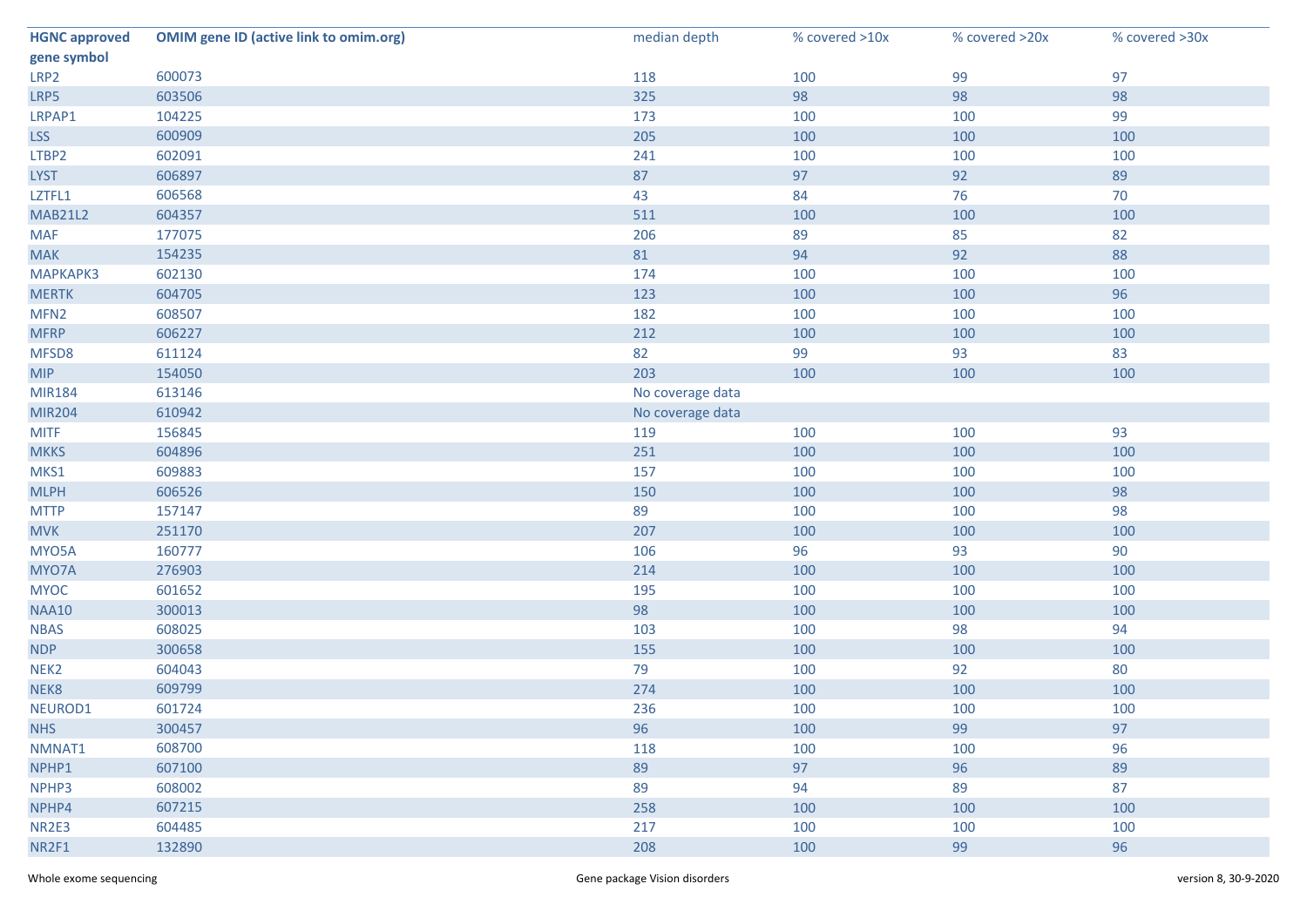| <b>HGNC approved</b> | <b>OMIM gene ID (active link to omim.org)</b> | median depth | % covered >10x | % covered >20x | % covered >30x |
|----------------------|-----------------------------------------------|--------------|----------------|----------------|----------------|
| gene symbol          |                                               |              |                |                |                |
| <b>NRL</b>           | 162080                                        | 186          | 100            | 100            | 100            |
| <b>NYX</b>           | 300278                                        | 184          | 100            | 100            | 100            |
| <b>OAT</b>           | 613349                                        | 75           | 89             | 83             | 73             |
| OCA <sub>2</sub>     | 611409                                        | 152          | 100            | 97             | 96             |
| <b>OCRL</b>          | 300535                                        | 75           | 100            | 98             | 91             |
| OFD1                 | 300170                                        | 51           | 97             | 80             | 64             |
| OPA1                 | 605290                                        | 55           | 90             | 79             | 67             |
| OPA3                 | 606580                                        | 317          | 100            | 100            | 100            |
| OPN1LW               | 300822                                        | 105          | 89             | 87             | 81             |
| OPN1MW               | 300821                                        | 24           | 53             | 35             | 31             |
| OPN1SW               | 613522                                        | 133          | 100            | 100            | 100            |
| <b>OPTN</b>          | 602432                                        | 81           | 99             | 90             | 77             |
| OR2W3                | 616729                                        | 203          | 100            | 100            | 99             |
| OTX2                 | 600037                                        | 208          | 100            | 100            | 100            |
| OVOL <sub>2</sub>    | 616441                                        | 146          | 100            | 100            | 100            |
| P3H2                 | 610341                                        | 102          | 100            | 100            | 96             |
| P4HA2                | 600608                                        | 152          | 100            | 100            | 100            |
| PANK <sub>2</sub>    | 606157                                        | 117          | 100            | 99             | 97             |
| PAX <sub>2</sub>     | 167409                                        | 211          | 100            | 100            | 100            |
| PAX6                 | 607108                                        | 267          | 100            | 100            | 100            |
| <b>PCARE</b>         | 613425                                        | 861          | 100            | 100            | 100            |
| PCDH15               | 605514                                        | 152          | 99             | 97             | 95             |
| PCYT1A               | 123695                                        | 126          | 100            | 100            | 99             |
| PDE6A                | 180071                                        | 174          | 100            | 99             | 95             |
| PDE6B                | 180072                                        | 237          | 100            | 100            | 100            |
| PDE6C                | 600827                                        | 82           | 96             | 84             | 76             |
| PDE6D                | 602676                                        | 118          | 100            | 97             | 84             |
| PDE6G                | 180073                                        | 229          | 100            | 100            | 100            |
| PDE6H                | 601190                                        | 93           | 100            | 100            | 100            |
| PDZD7                | 612971                                        | 247          | 100            | 100            | 100            |
| PEX1                 | 602136                                        | 80           | 95             | 94             | 90             |
| PEX2                 | 170993                                        | 93           | 100            | 100            | 100            |
| PEX7                 | 601757                                        | 94           | 100            | 100            | 94             |
| PGK1                 | 311800                                        | 89           | 100            | 100            | 95             |
| PHOX2A               | 602753                                        | 163          | 100            | 100            | 100            |
| <b>PHYH</b>          | 602026                                        | 99           | 100            | 97             | 87             |
| PIGL                 | 605947                                        | 159          | 100            | 100            | 100            |
| PIK3R1               | 171833                                        | 65           | 100            | 93             | 82             |
| <b>PIKFYVE</b>       | 609414                                        | 93           | 99             | 96             | 92             |
| PITPNM3              | 608921                                        | 213          | 100            | 99             | 98             |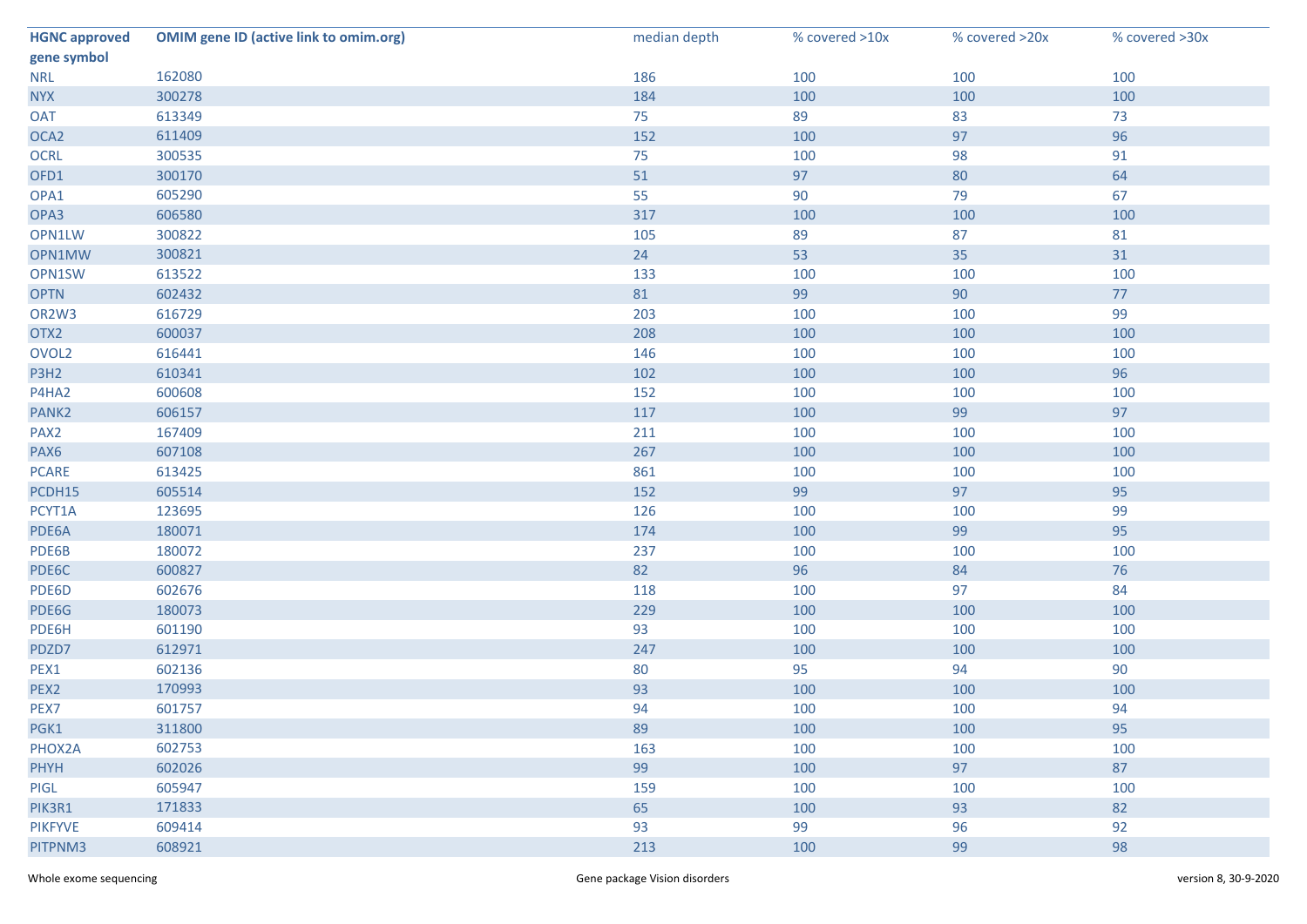| <b>HGNC approved</b> | <b>OMIM gene ID (active link to omim.org)</b> | median depth | % covered >10x | % covered >20x | % covered >30x |
|----------------------|-----------------------------------------------|--------------|----------------|----------------|----------------|
| gene symbol          |                                               |              |                |                |                |
| PITX2                | 601542                                        | 197          | 100            | 100            | 97             |
| PITX3                | 602669                                        | 225          | 100            | 100            | 100            |
| PLA2G5               | 601192                                        | 212          | 100            | 100            | 100            |
| PLK4                 | 605031                                        | 77           | 98             | 90             | 83             |
| PNPLA6               | 603197                                        | 269          | 100            | 100            | 100            |
| POC1B                | 614784                                        | 68           | 100            | 93             | 88             |
| POC5                 | 617880                                        | $71$         | 96             | 85             | 78             |
| POMGNT1              | 606822                                        | 228          | 100            | 100            | 100            |
| PPT1                 | 600722                                        | 145          | 100            | 100            | 100            |
| <b>PRCD</b>          | 610598                                        | 137          | 100            | 100            | 100            |
| PRDM13               | 616741                                        | 269          | 100            | 100            | 100            |
| PRDM5                | 614161                                        | 96           | 95             | 90             | 85             |
| <b>PRIMPOL</b>       | 615421                                        | 41           | 92             | 76             | 60             |
| PROM1                | 604365                                        | 67           | 95             | 88             | 82             |
| PRPF3                | 607301                                        | 74           | 100            | 100            | 96             |
| PRPF31               | 606419                                        | 249          | 100            | 100            | 100            |
| PRPF4                | 607795                                        | 121          | 100            | 97             | 93             |
| PRPF6                | 613979                                        | 186          | 100            | 100            | 100            |
| PRPF8                | 607300                                        | 159          | 100            | 100            | 100            |
| PRPH <sub>2</sub>    | 179605                                        | 418          | 100            | 100            | 100            |
| PRSS56               | 613858                                        | 203          | 100            | 100            | 100            |
| <b>PXDN</b>          | 605158                                        | 267          | 99             | 96             | 96             |
| RAB28                | 612994                                        | 53           | 85             | 72             | 58             |
| RAB3GAP2             | 609275                                        | 96           | 97             | 91             | $81\,$         |
| <b>RARB</b>          | 180220                                        | 98           | 100            | 98             | 92             |
| <b>RAX</b>           | 601881                                        | 198          | 100            | 100            | 100            |
| RAX2                 | 610362                                        | 192          | 100            | 100            | 97             |
| RBP3                 | 180290                                        | 455          | 100            | 100            | 100            |
| RBP4                 | 180250                                        | 281          | 100            | 100            | 100            |
| RCBTB1               | 607867                                        | 129          | 100            | 100            | 96             |
| RD3                  | 180040                                        | 148          | 100            | 100            | 100            |
| RDH11                | 607849                                        | 132          | 100            | 100            | 99             |
| <b>RDH12</b>         | 608830                                        | 147          | 100            | 100            | 100            |
| RDH <sub>5</sub>     | 601617                                        | 283          | 100            | 100            | 100            |
| REEP6                | 609346                                        | 245          | 100            | 100            | 100            |
| <b>RGR</b>           | 600342                                        | 138          | 100            | 100            | 100            |
| RGS9                 | 604067                                        | 162          | 100            | 100            | 98             |
| RGS9BP               | 607814                                        | 268          | 100            | 100            | 100            |
| <b>RHO</b>           | 180380                                        | 270          | 100            | 100            | 100            |
| RIMS1                | 606629                                        | 110          | 100            | 97             | 92             |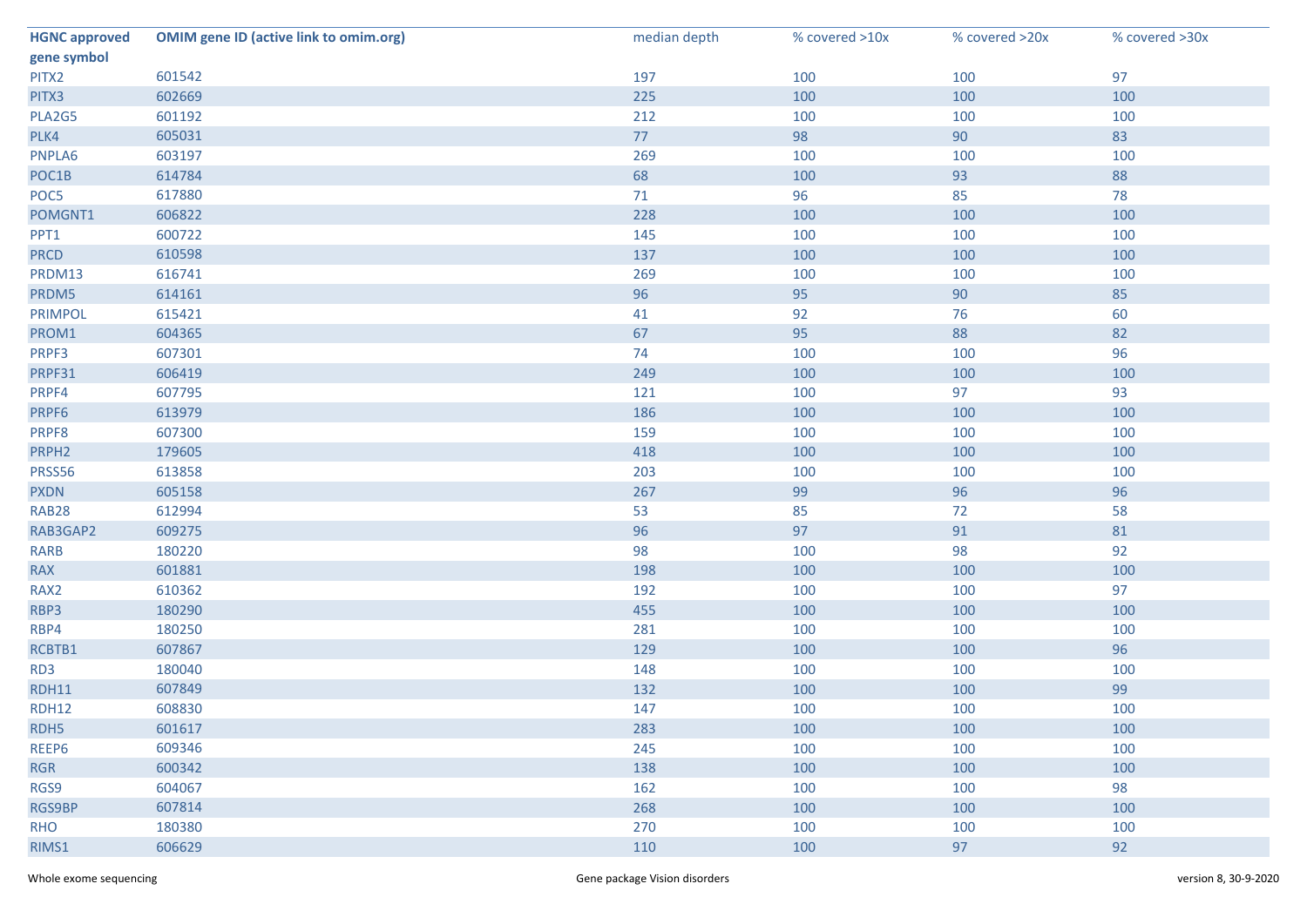| <b>HGNC approved</b> | <b>OMIM gene ID (active link to omim.org)</b> | median depth | % covered >10x | % covered >20x | % covered >30x |
|----------------------|-----------------------------------------------|--------------|----------------|----------------|----------------|
| gene symbol          |                                               |              |                |                |                |
| RLBP1                | 180090                                        | 205          | 100            | 100            | 100            |
| ROM1                 | 180721                                        | 171          | 100            | 100            | 100            |
| RP1                  | 603937                                        | 109          | 100            | 99             | 95             |
| <b>RP1L1</b>         | 608581                                        | 188          | 100            | 99             | 96             |
| RP <sub>2</sub>      | 300757                                        | $71$         | 100            | 100            | 88             |
| RP9                  | 607331                                        | 95           | 100            | 100            | 100            |
| <b>RPE65</b>         | 180069                                        | 92           | 100            | 100            | 96             |
| <b>RPGR</b>          | 312610                                        | 35           | 70             | 62             | 51             |
| RPGRIP1              | 605446                                        | 119          | 100            | 99             | 97             |
| RPGRIP1L             | 610937                                        | $80\,$       | 95             | 91             | 83             |
| RS1                  | 300839                                        | 110          | 100            | 100            | 94             |
| RTN4IP1              | 610502                                        | 107          | 100            | 100            | 100            |
| SAG                  | 181031                                        | 133          | 100            | 100            | 100            |
| SALL <sub>2</sub>    | 602219                                        | 212          | 100            | 100            | 100            |
| SALL4                | 607343                                        | 229          | 100            | 100            | 100            |
| SAMD11               | 616765                                        | 192          | 100            | 100            | 100            |
| SC5D                 | 602286                                        | 79           | 100            | 98             | 90             |
| <b>SCAPER</b>        | 611611                                        | 80           | 97             | 93             | 86             |
| SCO <sub>2</sub>     | 604272                                        | 377          | 100            | 100            | 100            |
| SDCCAG8              | 613524                                        | 66           | 100            | 91             | 78             |
| SEMA4A               | 607292                                        | 197          | 100            | 100            | 100            |
| <b>SGSH</b>          | 605270                                        | 272          | 99             | 94             | 94             |
| <b>SHH</b>           | 600725                                        | 259          | 100            | 100            | 100            |
| SIPA1L3              | 616655                                        | 257          | 100            | 100            | 100            |
| SIX <sub>3</sub>     | 603714                                        | 279          | 100            | 100            | 100            |
| SIX6                 | 606326                                        | 241          | 100            | 100            | 100            |
| <b>SLC16A12</b>      | 611910                                        | 97           | 100            | 100            | 98             |
| <b>SLC24A1</b>       | 603617                                        | 139          | 100            | 100            | 99             |
| <b>SLC24A5</b>       | 609802                                        | 76           | 96             | 84             | 73             |
| <b>SLC25A46</b>      | 610826                                        | 103          | 96             | 90             | 82             |
| SLC33A1              | 603690                                        | 147          | 98             | 93             | 85             |
| SLC38A8              | 615585                                        | 213          | 100            | 100            | 100            |
| <b>SLC39A5</b>       | 608730                                        | 180          | 100            | 100            | 100            |
| <b>SLC45A2</b>       | 606202                                        | 127          | 100            | 100            | 97             |
| <b>SLC4A11</b>       | 610206                                        | 304          | 100            | 100            | 100            |
| <b>SLC52A2</b>       | 607882                                        | 210          | 100            | 100            | 100            |
| <b>SLC7A14</b>       | 615720                                        | 166          | 100            | 100            | 100            |
| SMOC1                | 608488                                        | 133          | 100            | 99             | 97             |
| <b>SNRNP200</b>      | 601664                                        | 164          | 100            | 100            | 100            |
| SOX <sub>2</sub>     | 184429                                        | 257          | 100            | 100            | 100            |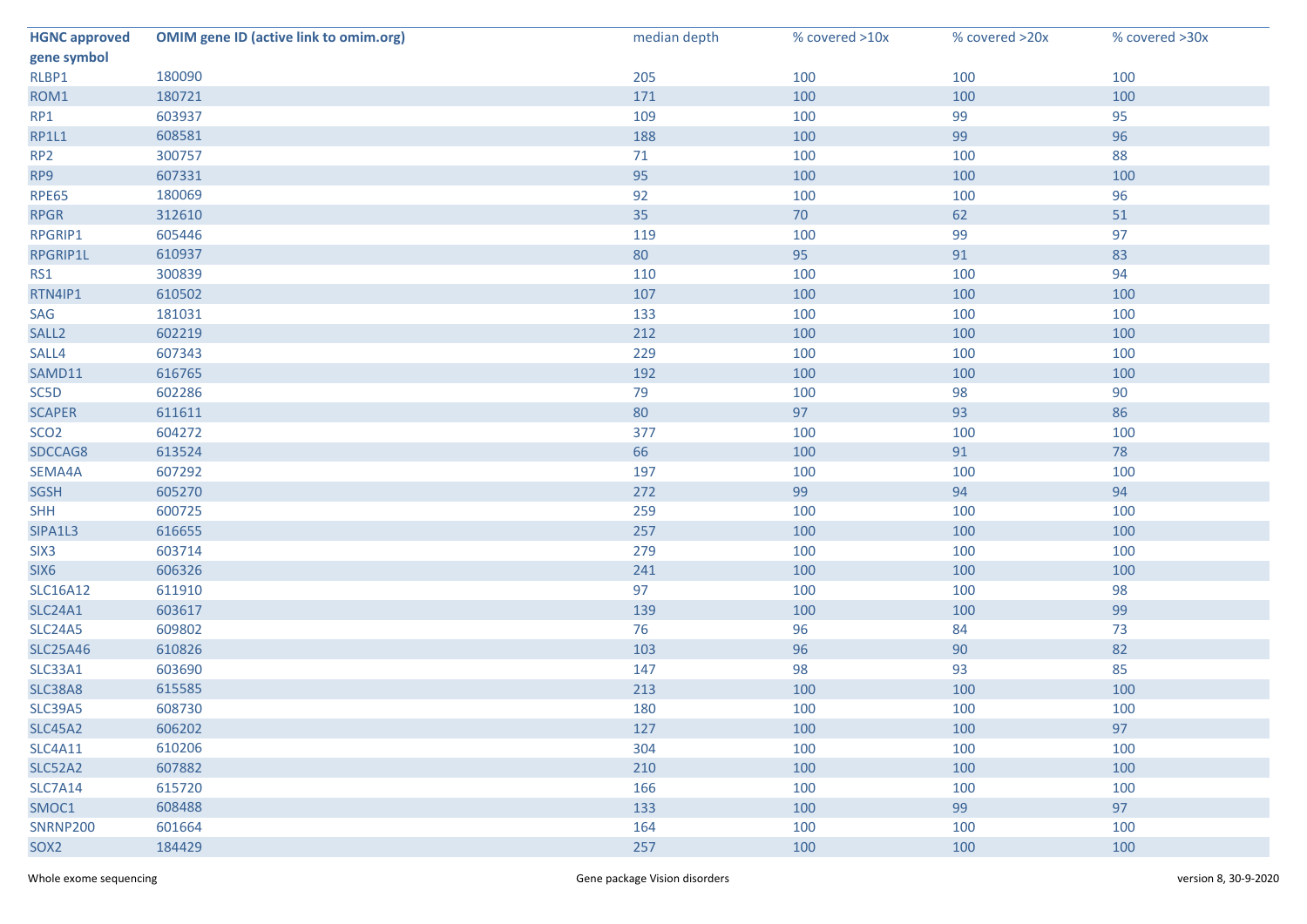| <b>HGNC approved</b> | <b>OMIM gene ID (active link to omim.org)</b> | median depth | % covered >10x | % covered >20x | % covered >30x |
|----------------------|-----------------------------------------------|--------------|----------------|----------------|----------------|
| gene symbol          |                                               |              |                |                |                |
| SOX5                 | 604975                                        | 117          | 100            | 100            | 98             |
| SPATA7               | 609868                                        | 114          | 88             | 81             | 77             |
| SPP <sub>2</sub>     | 602637                                        | 124          | 100            | 100            | 100            |
| SRD5A3               | 611715                                        | 138          | 100            | 100            | 100            |
| STRA6                | 610745                                        | 229          | 100            | 100            | 100            |
| <b>SUFU</b>          | 607035                                        | 206          | 100            | 100            | 100            |
| TACSTD2              | 137290                                        | 617          | 100            | 100            | 100            |
| TCF4                 | 602272                                        | 145          | 100            | 99             | 97             |
| TCOF1                | 606847                                        | 201          | 100            | 100            | 98             |
| TCTN1                | 609863                                        | 117          | 98             | 97             | 95             |
| TCTN <sub>2</sub>    | 613846                                        | 108          | 100            | 95             | 93             |
| TCTN3                | 613847                                        | 126          | 100            | 100            | 98             |
| TDRD7                | 611258                                        | 94           | 97             | 92             | 87             |
| TEAD1                | 189967                                        | 116          | 100            | 100            | 100            |
| <b>TEK</b>           | 600221                                        | 110          | 100            | 99             | 96             |
| TENM3                | 610083                                        | 151          | 100            | 100            | 99             |
| TFAP2A               | 107580                                        | 236          | 100            | 100            | 100            |
| <b>TGFBI</b>         | 601692                                        | 153          | 100            | 100            | 100            |
| TGIF1                | 602630                                        | 133          | 100            | 100            | 100            |
| <b>TIMM8A</b>        | 300356                                        | 98           | 100            | 100            | 100            |
| TIMP3                | 188826                                        | 203          | 100            | 100            | 100            |
| <b>TMEM107</b>       | 616183                                        | 136          | 100            | 100            | 100            |
| TMEM126A             | 612988                                        | 66           | 100            | 93             | 77             |
| <b>TMEM138</b>       | 614459                                        | 110          | 100            | 100            | 100            |
| <b>TMEM216</b>       | 613277                                        | 142          | 100            | 100            | 100            |
| <b>TMEM231</b>       | 614949                                        | 271          | 100            | 100            | 98             |
| <b>TMEM237</b>       | 614423                                        | 77           | 98             | 98             | 95             |
| TMEM67               | 609884                                        | 61           | 90             | 74             | 62             |
| TMEM98               | 615949                                        | 161          | 100            | 100            | 100            |
| <b>TOPORS</b>        | 609507                                        | 125          | 100            | 100            | 100            |
| TPP1                 | 607998                                        | 223          | 100            | 100            | 100            |
| TRAF3IP1             | 607380                                        | 80           | 99             | 90             | 81             |
| TREX1                | 606609                                        | 313          | 100            | 100            | 100            |
| TRIM32               | 602290                                        | 222          | 100            | 100            | 100            |
| TRNT1                | 612907                                        | 47           | 90             | 86             | 74             |
| TRPM1                | 603576                                        | 140          | 100            | 99             | 95             |
| TSPAN12              | 613138                                        | 96           | 100            | 98             | 90             |
| TTC8                 | 608132                                        | 104          | 96             | 91             | 86             |
| <b>TTLL5</b>         | 612268                                        | 92           | 100            | 100            | 97             |
| <b>TUB</b>           | 601197                                        | 182          | 100            | 100            | 100            |